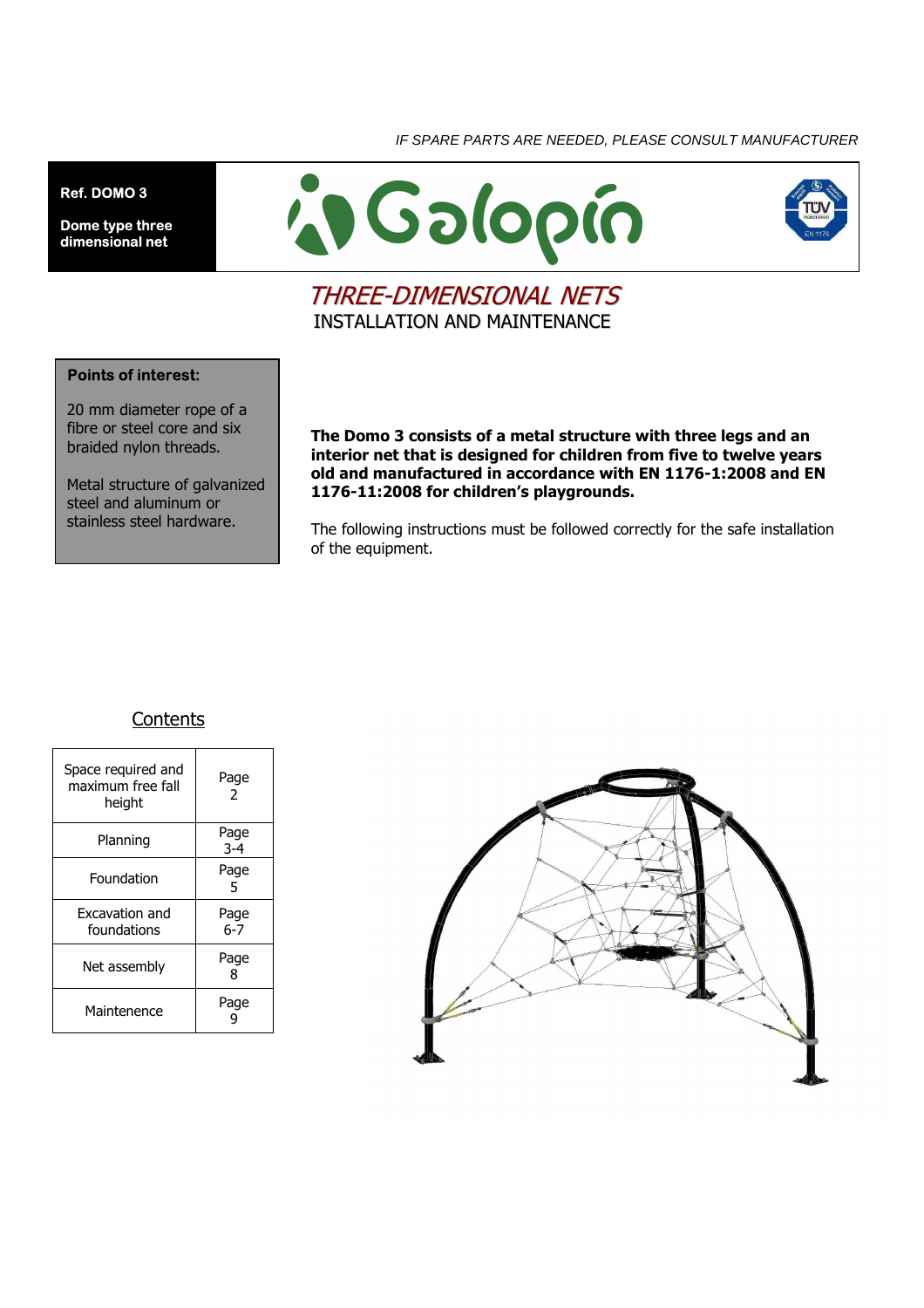## **Space required and maximum free fall height**

#### **The required safety spaces and distances are taken from EN 1176-1:2008 and EN 1176- 11:2008.**

The equipment requires a minimum free area of 1.50 metres around the floor plan of the threedimensional net. These means that is will occupy a safety area of 43.08 square metres.



### **Maximum free-fall height**

The maximum free-fall height from which a child can vertically fall to the impact-attenuating surface is 960 mm, which is the highest point of the net lower surface perimeter. In order to protect children from such a fall, an impact-attenuating surface must be installed over the entire safety area, such as 40-mm rubber tiles, 30 cm of shredded rubber or other material contemplated in the standard which absorbs this impact.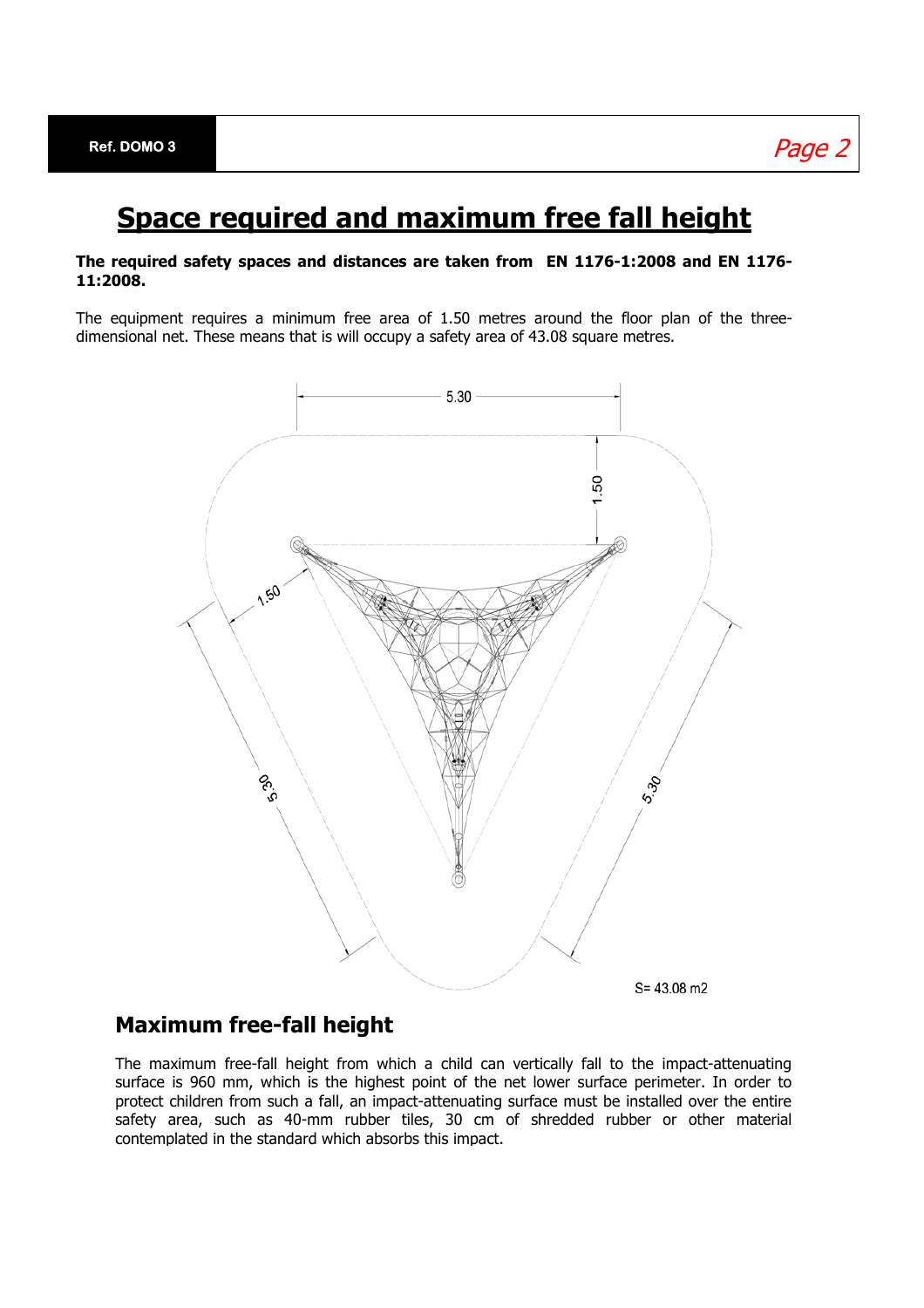# **Planning**

### **Necessary tools:**

1) Laser level (or similar) and 20-metre tape-measure for foundation marking out.

2) Excavator, concrete mixer and jib crane.

3) Formwork wood and hand tools, including spade, saw, drill, pliers, mallet, hammer and tips etc (see page 6 on installation instructions).

4) Hand tools required for Domo installation, including ladder, belt with winch, two sets of fixed metric spanners 10, 16, 20 and 24 mm.

### **Time for installation:**

Although each installation is different, the estimated time for full installation of Domo 3, with a minimum of two persons and the above-indicated equipment is three days:

#### **- Day one:**

1) Preparing the area

2) Foundation marking out and excavation, together with formwork if ground conditions make this necessary.

3) Foundation reinforcement and marking out of threaded anchor rods using the supplied templates.

#### **- Day two:**

1) Concreting the footings (half a day).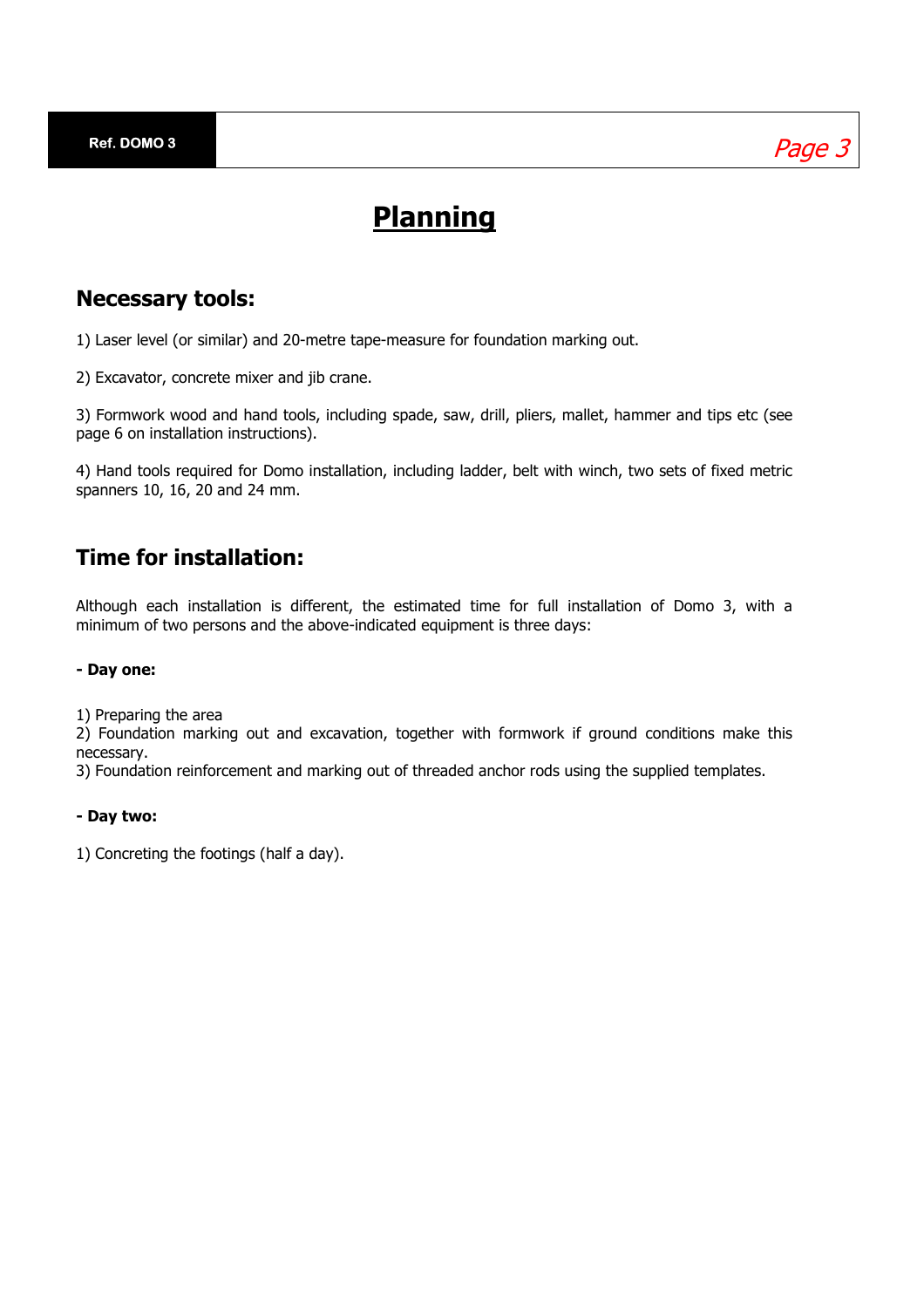**Ref. DOMO 3** 

Page 4

#### **- Day three\***

1) Lifting and assembling the central ring arches using the supplied small hardware and the crane.

2) Removal of foundation templates and formwork in order to secure the main structure to the foundation with supplied small hardware and the crane.

3) Installation of ring bolts that are already fitted to the ends of the net with their associated halfclamps using the supplied small hardware.

4) Lifting the net with the crane to complete clamp installation to the metal structure that has the exact positions marked. The installation must always be carried out from top to bottom because it may be necessary to employ a belt with winch to position the lower clamps.

5) When the net is installed and all joints have been inspected, the guys at the lower net ends are then gradually tensioned.

6) Safety surface material installation after filling in and compacting if required.

\* Seven days must be allowed to elapse between foundation execution and net installation in order to ensure correct concrete setting.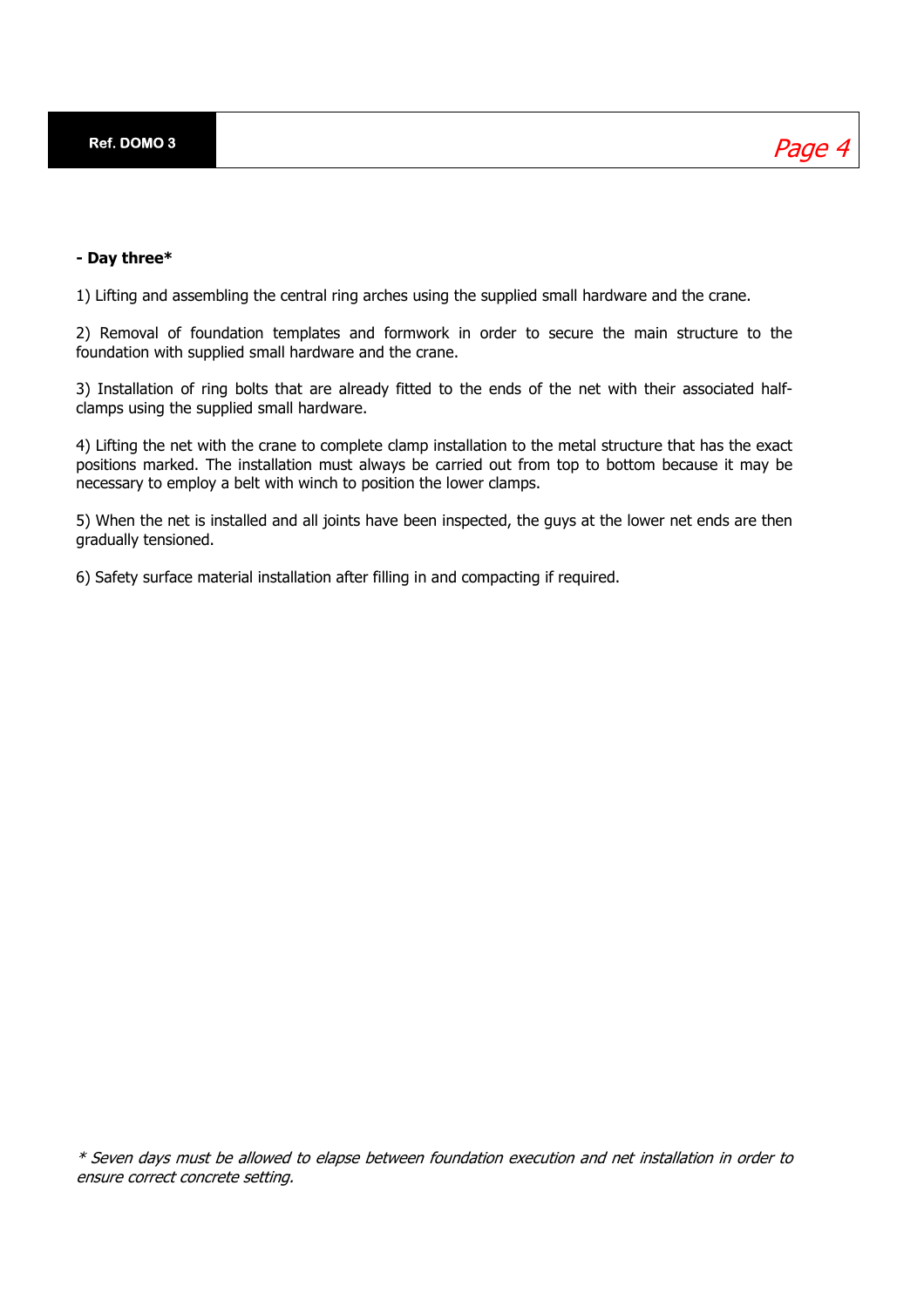## Page 5

## **Foundation\***

The Domo 3 was designed for installation, preferably, on a soft surface with a minimum required depth of 70 cm (see foundation drawings), with isolated reinforced concrete footings being required to anchor the metal structure.

It is recommended that the area be prepared prior to net installation and left free from obstacles etc.

Procedure**:** 

The foundation consists of three excavated holes. Isolated footing: 1000 x 1000 x 500 mm. EHE concrete: 250, Required volume=  $0.5 + 0.5 + 0.5 = 1.5$  m3 ALL THREE FOUNDATION SECTIONS MUST BE AT THE SAME LEVEL



\* Foundation details Ander normal conditions

- \* Foundation 100x100x50 cm
- \* Concrete grill d 12 mm/ 250 mm
- \* 4 threaded rods M 20 L 450 mm
- \* 8 nuts M 20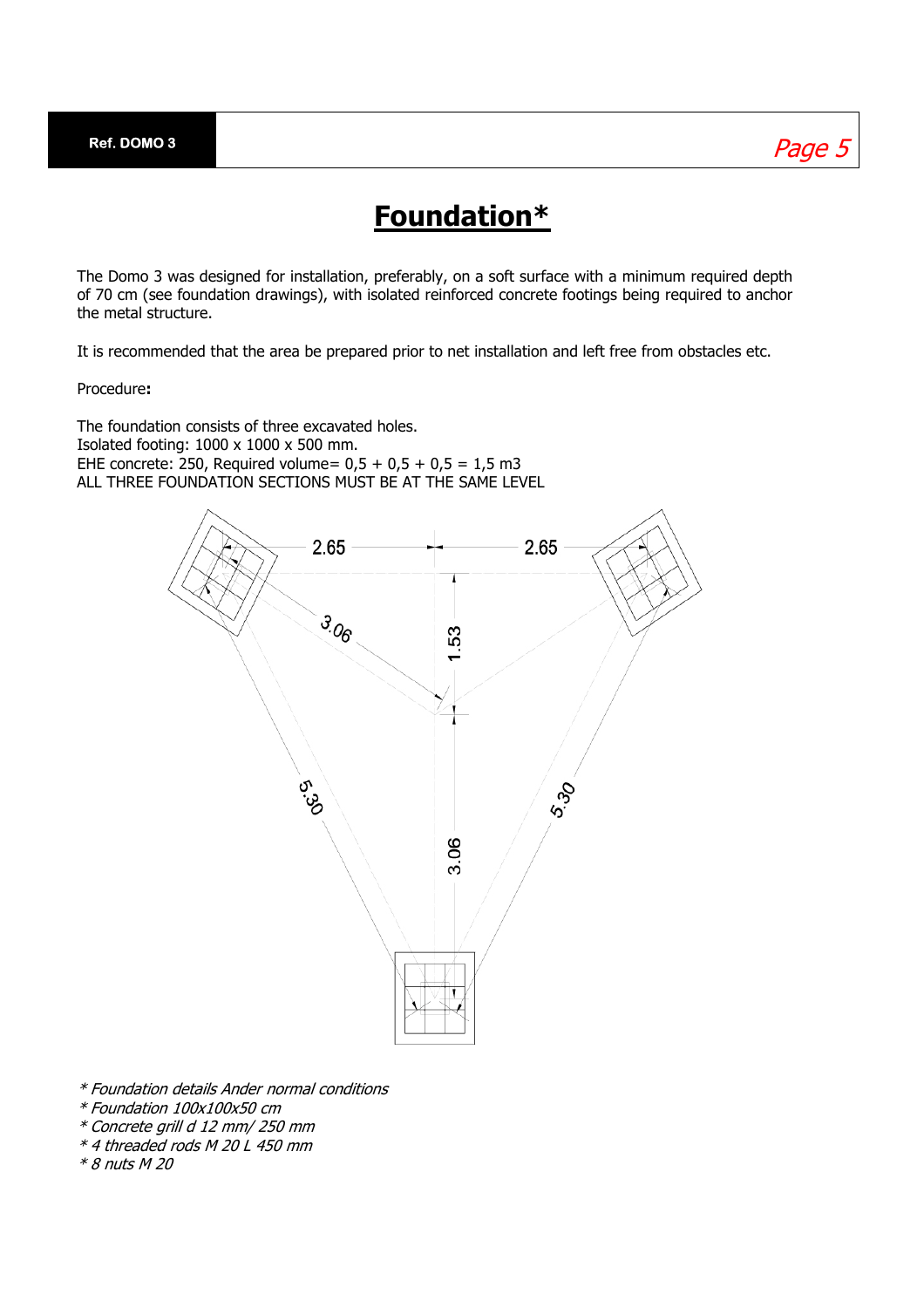# **Excavation and foundations**

#### **- Soft ground**

Formwork must be employed in soft ground to prevent the holes filling with soil. It will also prevent excessive use of concrete.

It is necessary to maintain a distance of 400 mm between the upper foundation level and the finished surface. When the footing positions are marked and their formwork has been put into place, the distances to the footing centre and the rotation of each base plate must be marked out again in order to correctly position the threaded rods using the supplied templates.

It is extremely important to ensure that the base-plate template position is correct, together with the threaded rod verticality and to maintain them well-supported during concreting to reduce any displacement to a minimum.



The 40 cm separation between the upper foundation level and the finished surface enables different materials to be chosen for impact attenuation. Depending on the choice and site conditions, excavation or filling and compacting may be necessary over the entire safety area in order to obtain the correct installation elevation.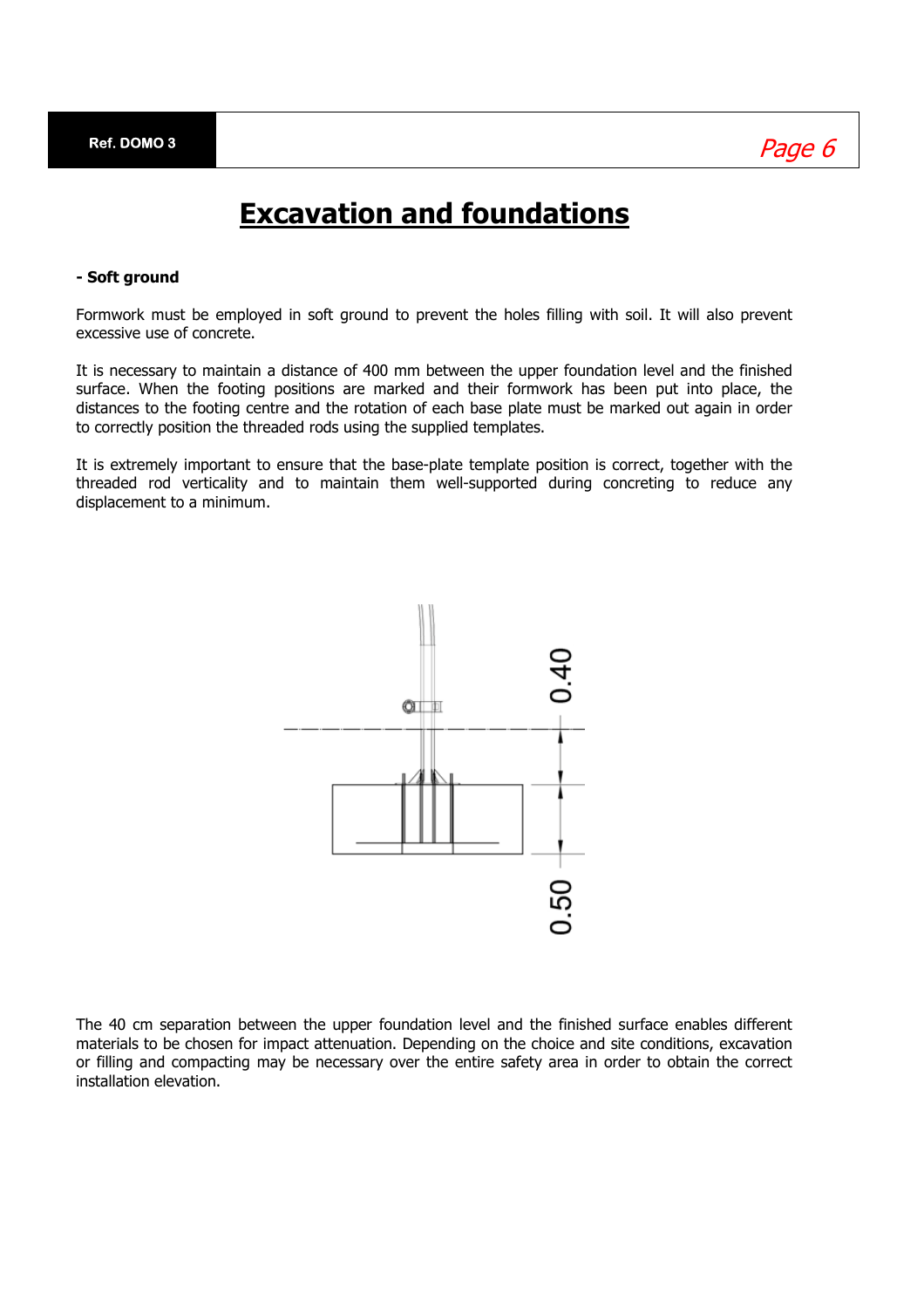### Page

#### **- Hard ground**

Occasionally, when excavation is not possible to a minimum 70 cm depth, the following option can be used:

1) Foundation excavation to approximately 50 cm.

2) Pouring of a layer of lean concrete to guarantee its upper level is 40 cm from the impact-attenuating material surface and that all footings are at the same level.

3) Marking out of the structure base plates on each footing and drilling of the threaded rod positions.

4) Metal structure assembly and securing with threaded rod installation in the inverted position.

5) Foundation reinforcing and concreting.

This alternative allows for a 10 cm thickness of covering material, which means impact attenuating material that requires greater thickness cannot be employed.



This alternative allows for a 10 cm thickness of covering material, which means impact attenuating material that requires greater thickness cannot be employed.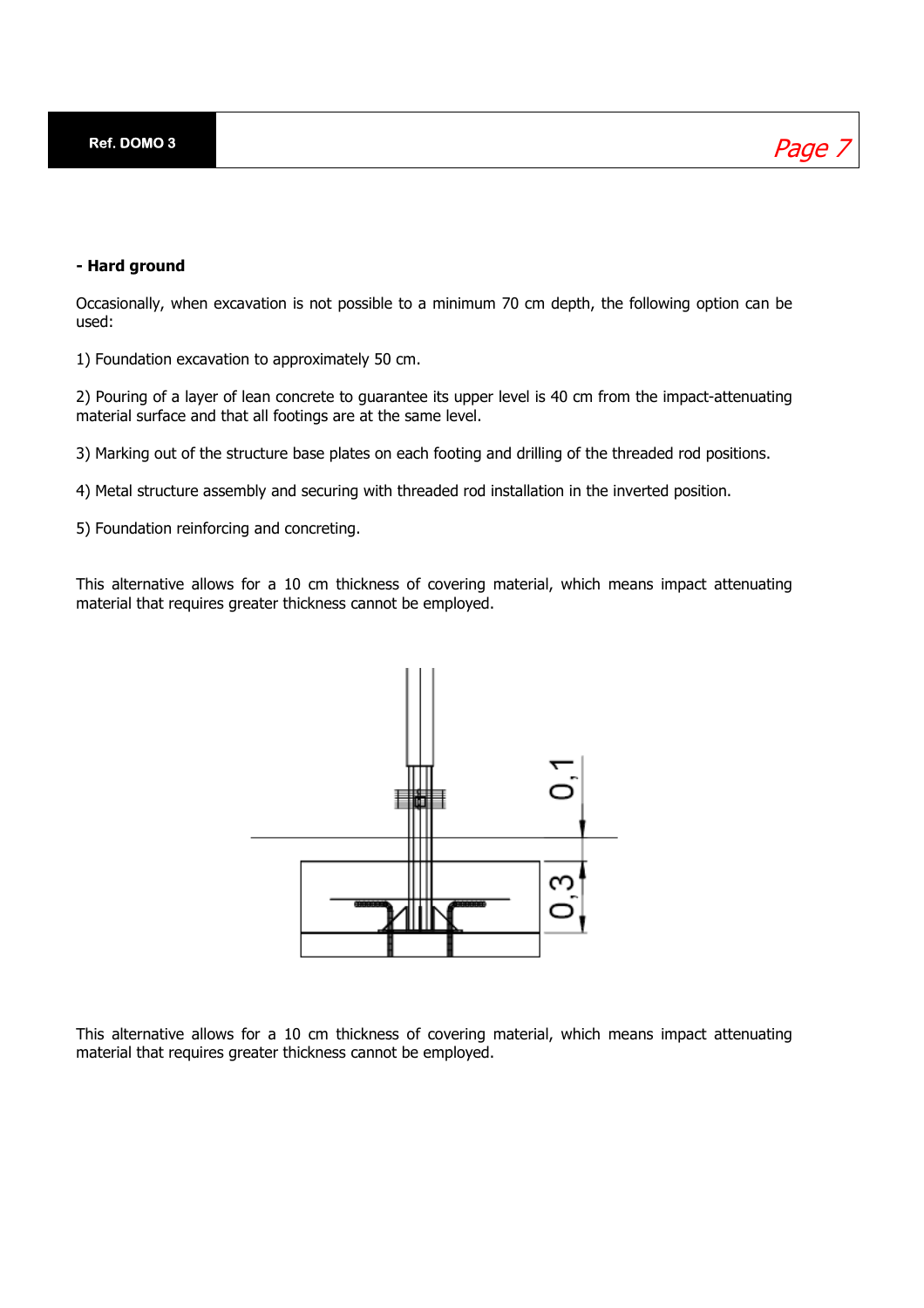

## **Net assembly**

After seven days, when the concrete has correctly set, it will have optimum strength of withstanding the net stresses.

1) Remove the net from its packaging.

2) Unfold the net and group together the ends corresponding to each clamp. Install the ring bolts that are already fitted to the ends of the net with their associated half-clamps using the supplied small hardware.

3) Raise the net with a crane in order to complete the installation of the clamps to the metal structure, beginning by hanging the net from the upper clamps so that lower ones can be installed. Verify that, before fixing the lower clamps, all guys are fully extended. It may be necessary to use a winch to position the lower clamps.

4) The crane can be removed when all clamps are installed and checked. Each guy is then successively tightened until the correct geometry is achieved and the entire net has been checked for rope tension. Ensure that all guys are equally tensioned so that the original net geometry is not deformed.

5) The ropes should be re-tightened\* one week after installation.

\* Tighten so that the net flexes by 3 cm when a weight of 80 kg is applied.